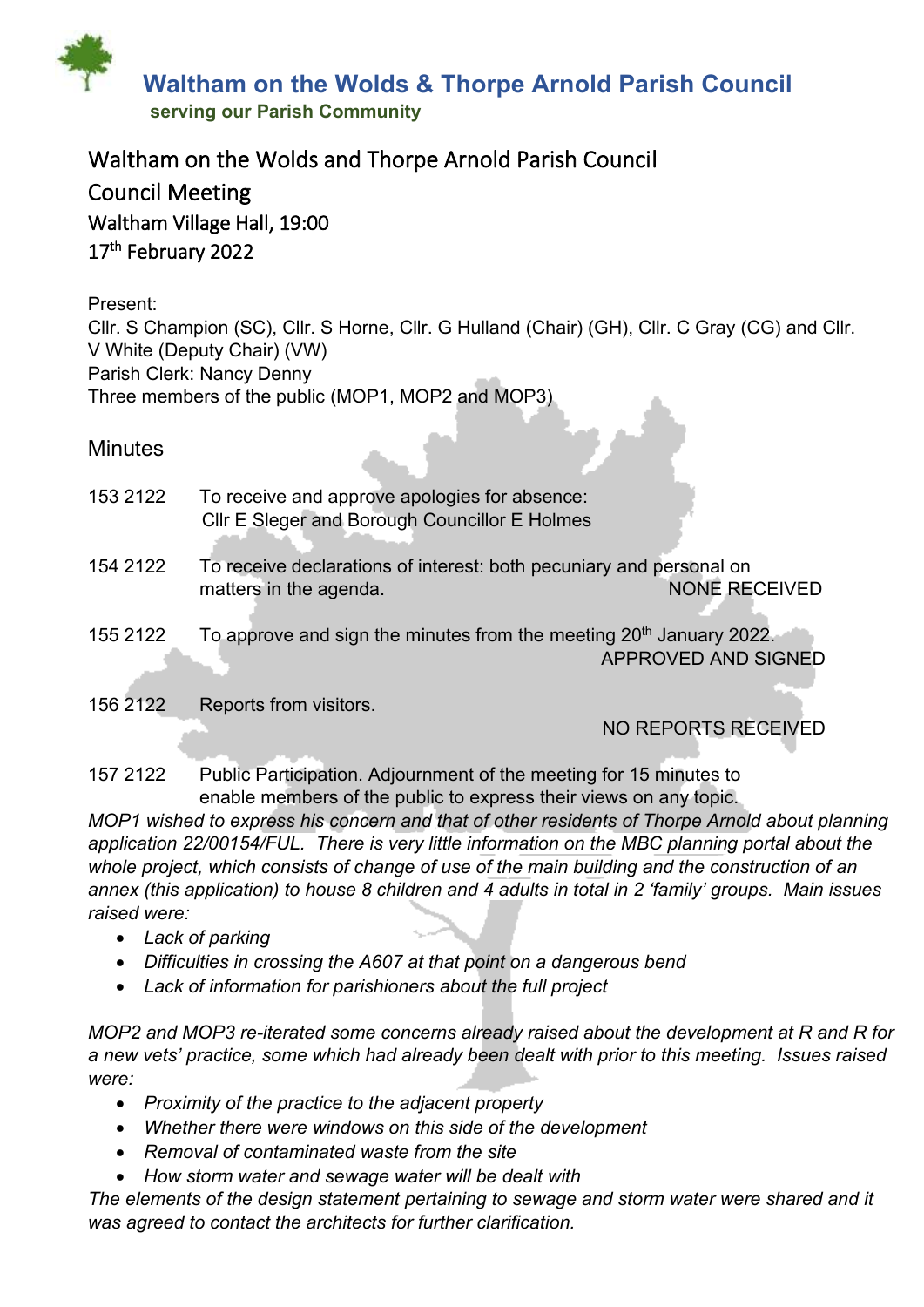

#### 158 2122 To discuss planning issues:

**To receive updates on the development behind 38-48 High Street, Waltham** 21/00832/DIS – Land behind 38-48 High Street, Waltham on the Wolds In relation to plots 25 and 26 only - application for the approval of details reserved by conditions 2 (external materials), 5 (surface water drainage scheme), 6 (foul sewage drainage plans) and 17 (site and finished floor levels) of Planning Permission 14/00777/FUL

*Following on from this meeting, it was found that the drawings subjected had been passed as shown by MBC on 07/02/2020. Hence, a discharge application is correct. Stone has now been included on the gable ends and it is hoped that the extension could also be in stone.* 

*The drainage plan submitted with this application pertains to the whole site and not just plots 25 and 26 only. A report from Dr Jefferson was shared with Councillors and further concerns were raised about the new plan including the positioning of the French drains.*

*Outstanding issues from previous contact with MBC include tenure (Edd de Coverly), inaccurate measurements and the hedgerow (Jim Worley). Jim Worley is leaving on 25th February and the Council are keen to know who will take on his role.*

**Resolved: To write to Mr Jim Worley to provide an update on outstanding issues with this development and clarify future contacts.**

**To object to the new drainage plans on the basis of the information shared in Dr Jefferson's report and the perceived lack of impact and positioning of the French drains – this applies to the whole site.**

 22/00073/GDOCOU Barn At Field OS 2510 Garthorpe Lane Waltham On The Wolds Conversion of barn to dwellinghouse

#### **Resolved: No further action**

 22/00154/FUL – Avahan Waltham Road Thorpe Arnold Melton Mowbray Erection of 6 Bedroom Children's Home Annex

- **Resolved: To object to this application on the grounds that:**
	- **a) The proposed development does not comply with the Neighbourhood Plan, as the location is situated outside the development boundary line.**
	- **b) Housing Mix. Policy H2 requires dwellings of 3 bed or less and, although the application is for a Children's Care Home, it is to be considered a dwelling.**
	- **c) The proposal would have a significant increase in traffic onto a Class 1 road where the access has restricted visibility in both directions and Lag Lane opposite. The Parish Council considers Highway Safety to be of paramount importance and should have significant weight in the decision.**
	- **d) The car parking space is inadequate for the number of vehicles expected to be using this facility, especially at shift changeover times.**

**To mention that the main dwelling is to be transformed into a care home and that the Council is not aware of any proposal for change of use.**

- 159 2122 Finance.
	- a) list of payments for approval See Appendix 2

b) bank reconciliation for approval

Cllr Horne and Cllr Hulland carried out the necessary checks on the list of payments and the bank reconciliation.

### **Resolved: To approve payments and bank reconciliations**

- c) to consider clerk's renumeration for 2022/2023
- **Resolved: To approve a pay rise to be increased in line with NALC pay scales. To pay a 'work from home' allowance for 2021/2022 in accordance with HMRC rules.**